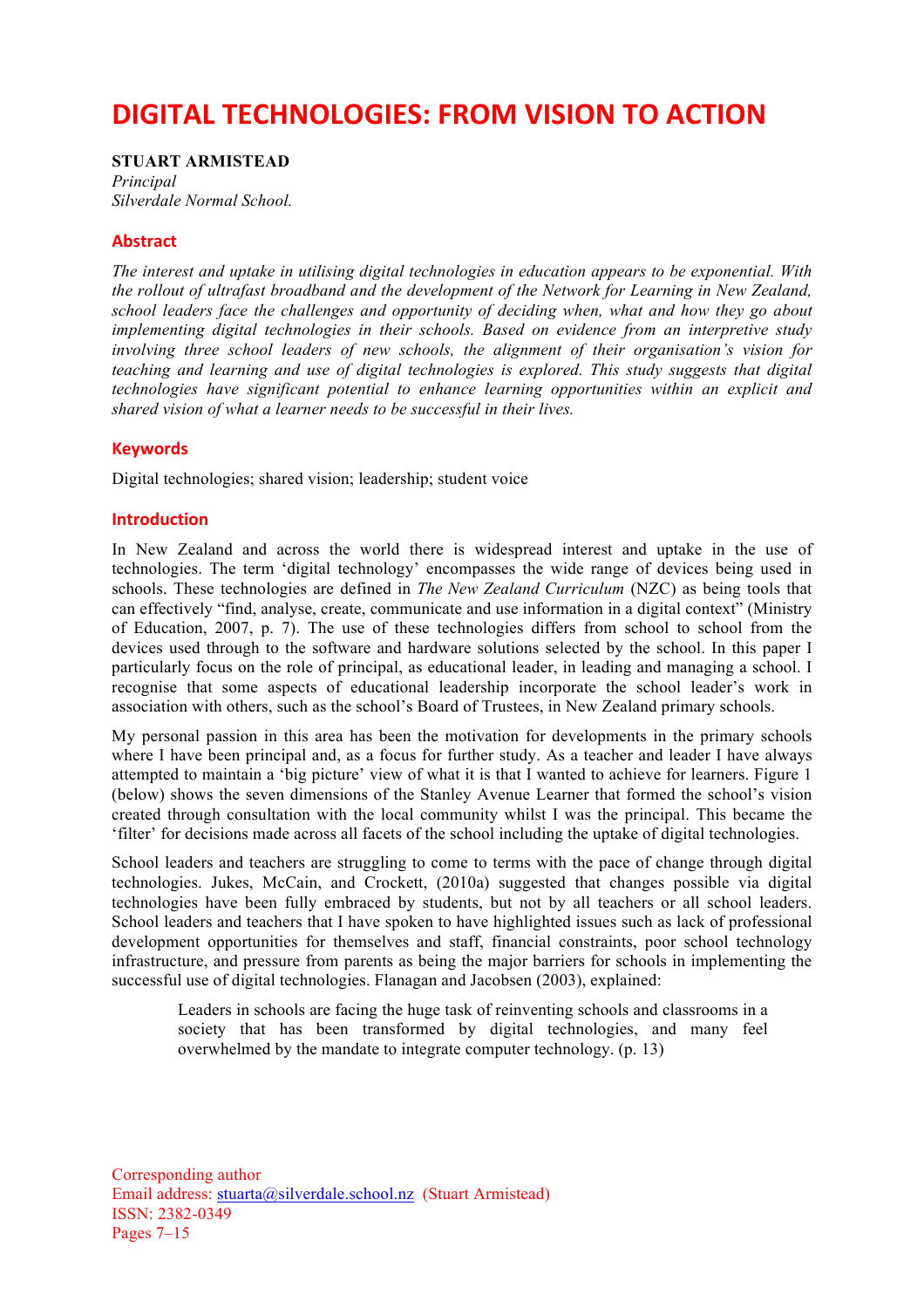

## **Figure 1: Stanley Avenue Learner**

These all led me to believe that more support for leaders in investigating the effective use of digital technologies was needed.

# **Support from the Ministry**

New Zealand's Ministry of Education has been active in considering the role of digital technologies in schools over past years. Their strategic intent has been documented in a range of publications such as *Digital Horizons: Learning Through ICT* (Ministry of Education, 2002), *ICT Strategic Framework for Education* (2006b) and *Enabling the 21st Century Learner* (Ministry of Education, 2006). Key dimensions of the *Digital Horizons* strategy included considering curriculum and learning resources, infrastructure and professional development whilst the *ICT Strategic Framework for Education* had the vision of improving learner achievement in an innovative education sector, fully connected and supported by the smart use of ICT. The Ministry has not directed schools into making decisions on the management of their own networks or as to what devices to purchase and use, although a recent report completed by a working group for New Zealand's Ministry of Education *Future Focused Learning* (Ministry of Education, 2014) suggests ten strategic priorities in preparing learners for the future including innovative leadership. Leaders under pressure from government policies, coupled with a lack of familiarity in utilizing technologies can lead to poor decisions being made. Atkin (1996) suggested that the ability for school leaders to have a clear vision for their learners and then consider what decisions need to be made as a result of this vision is crucial.

# **A Vision for learning**

It is argued by a range of researchers that education today must focus on the development of learners' dispositions, capacities or competencies to deal with new situations and environments, including those with high degrees of complexity, fluidity and uncertainty (for example see Claxton, 2002; Costa, 2008; Gilbert, 2005; Jukes, McCain & Crockett 2010b). Current high stakes assessment trends in New Zealand and Australia such as the National Standards in *The New Zealand Curriculum* (Ministry of Education, 2007) and *National Assessment Program—Literacy and Numeracy* (NAPLAN) can leave less time for 21st Century skills. Jukes et al (2010b) write of such skills as critical thinking, problem solving, being innovative and working in teams, which are also reflected in *The New Zealand Curriculum*'s (Ministry of Education, 2007) key competencies.

So what does a learner need to be successful in life in and out of school? *The New Zealand Curriculum* (Ministry of Education, 2007) expresses the vision that students emerge from schools as,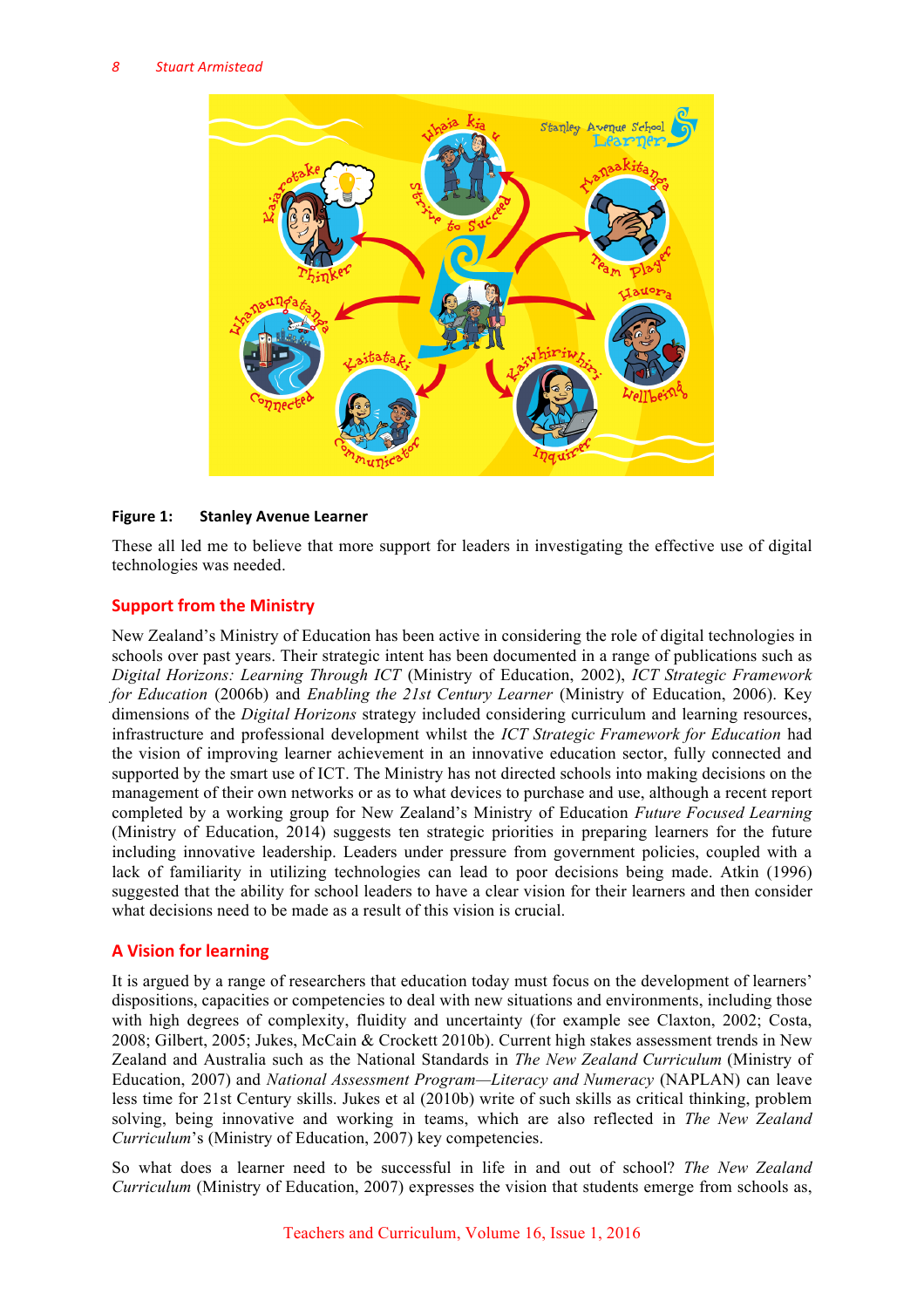"people who will be confident, connected, actively involved, lifelong learners" (p. 7). This vision of a New Zealand learner, is defined in five key competencies for living and lifelong learning: thinking; using language, symbols and texts; managing self; relating to others; and participating and contributing. These key competencies were based on the work on an OECD working group that wrote the report *Learning: The Treasure Within* (Delors, 1996) and the definition and selection of competencies. The report named four pillars of education essential for learning throughout life:

- 1. Learning to know (selected subjects as a foundation for learning for life).
- 2. Learning to do (competence to allow people to work as part of a team with a variety of situations).
- 3. Learning to live together (developing an understanding of other peoples' histories, traditions and cultural values).
- 4. Learning to be (exercising independent judgments).

What is necessary to prepare learners for their futures is the subject of ongoing review and there is also debate about what constitutes core learning. Is it performance in the core curriculum areas of reading, writing and mathematics, or the development of dispositions, or a combination of the two?

# **Future focused learning**

New Zealand's National Education Goals (NEGs) (Ministry of Education, 2016) set goals for the education system of New Zealand. NEG3 shows the importance of investigating digital technologies in it's statement that the "Development of the knowledge, understanding and skills needed by New Zealanders to compete successfully in the modern, ever-changing world" (Ministry of Education, 2016). Two recent reports funded by New Zealand's Ministry of Education, *Future Focused Learning* (Ministry of Education, 2014) and *Supporting Future-oriented Learning and Teaching* (Bolstad et al., 2012) suggest that schools need to rethink their ideas about how learning systems are organised, resourced and supported. The reports both recognise that the role of new technologies in transforming teaching and future focused learning is heavily dependent on educators' abilities to see the affordances and capacities of ICT in relation to all of the features of 21st century learning.

Despite the resources being allocated to school infrastructure in New Zealand there was no recent New Zealand-based research or literature for school leaders on how to support the use of digital technologies in schools. The report compiled by a reference group entitled *Future Focused Learning* (Ministry of Education, 2014) suggested that, "The government establish an education innovation hub, supported by the Ministry of Education to provide future-focused leadership" (p. 31). The report states that digital competencies are essential foundation skills for all students and states that:

Digital technologies change the way students learn, the way teachers teach, and where and when learning takes place. Increasingly, mobile devices equip students to take charge of their own learning in a context where learning occurs anywhere, anytime, and with access to a wealth of content and interactive tools. Digital technologies can excite and engage educators, students, their whānau and communities in learning. (p. 34)

Whilst it is encouraging that the reference group has produced a report that considers the role of technologies in schools, it is disappointing that outcomes of this research point to the importance of growing New Zealand's economy, rather than focusing on preparing students for success in their lives. Whilst the report acknowledges the important role leadership will play in integrating the use of digital technologies into schools, it fails to state how leaders of schools would be supported in working with their schools.

# **What does this mean for leaders?**

There are already Principals implementing technology projects in their schools, which other Principals could learn from. There are also examples of strategies and key leadership frameworks being developed in this area.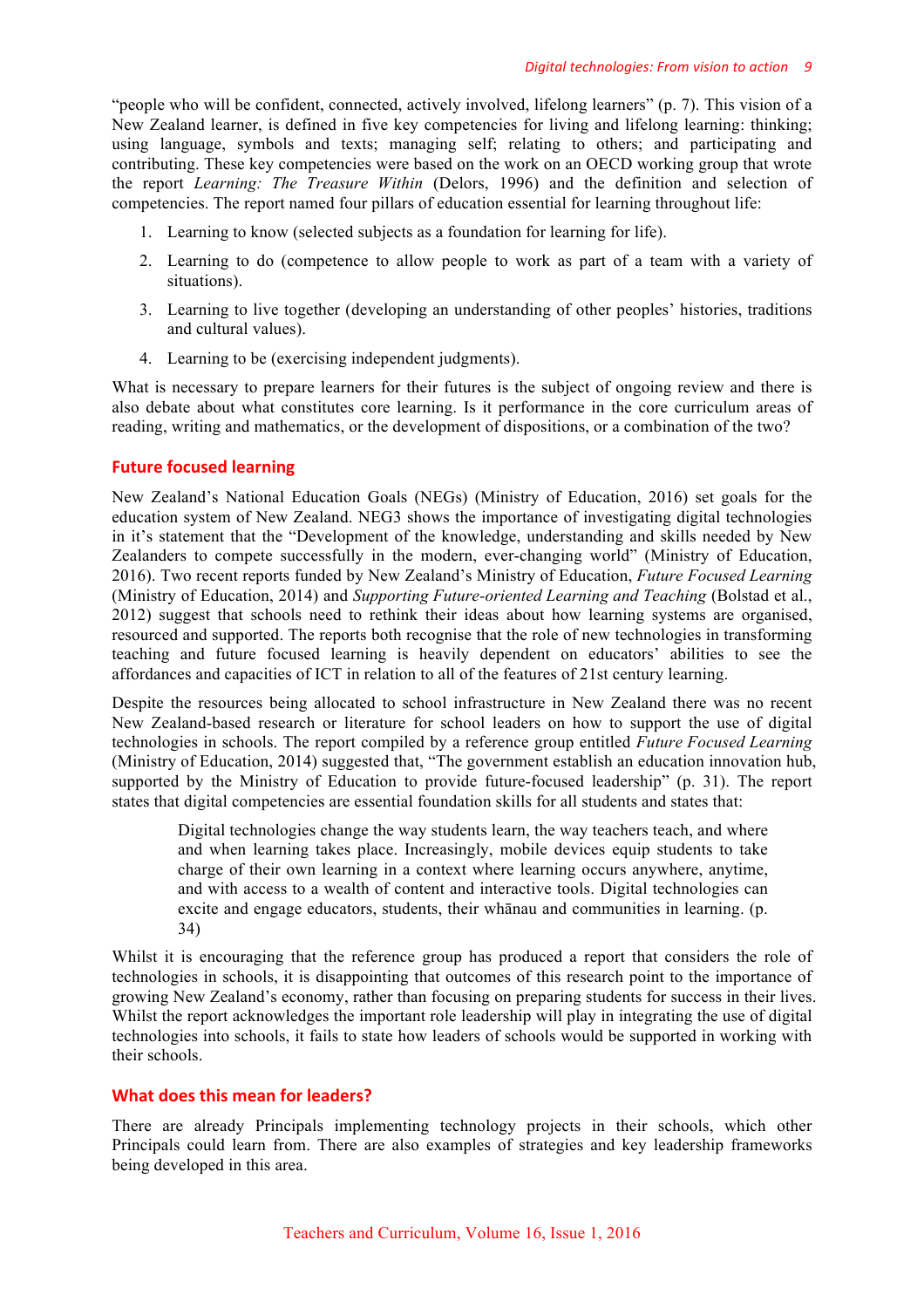Eric Sheninger, (2014) principal at New Milford High School, New Jersey, and author of the recently published book *Digital Leadership*, *Changing Paradigms for Changing Times* states that:

Leadership is no different today than it was years ago. The only difference is that the style and focus need to change with the times if we are to accomplish the lofty task of preparing students for a dynamic world that is more social and connected as a result of technology. (p. 23)

Sheninger goes on to describe a framework named the 'digital pillars' that he believes led to significant change at New Milford High School. I recommend this book.

Research conducted by Bolstad et al. (2012) on behalf of the New Zealand Council of Educational Research (NZCER) examined what strategies leaders were utilising to turn schools into digital technology-rich learning environments. Findings suggest that four strategies are required in order to support meaningful change: providing enabling tools and infrastructure; providing inspiring ideas and opportunities to connect ideas; enhancing capability; and supporting innovation. These ideas align with the International Society for Technology in Education Framework (ISTE) (International Society for Technology in Education, 2016). The ISTE has created Standards that act as a framework for successfully implementing digital strategies to positively impact on teaching and leading and act as indicators of effective leadership for technology. The *School Administrator* standards (International Society for Technology in Education, 2016) are separated into five categories: visionary leadership; digital age learning culture; excellence in professional practice; systemic improvement; and digital citizenship. These standards provide an excellent beginning point for school leaders to stock-take the positioning of their school in the use of digital technologies.

One thing beyond debate is that the quality of leadership can make a substantial difference to the achievement of students. Both the leadership frameworks and standards in New Zealand (Kiwi Leadership for Principals, 2008) and Australia (Australian Professional Standards for Principals, 2011) highlight the important role of leaders in leading teaching and learning. Hargreaves and Robinson (2011) and Robinson (2007) state that the more leadership is focused on the core business of teaching and learning the greater the impact on learning will be.

## **This project**

The discussion that follows is based on research that explored primary school leaders' perceptions of the role digital technologies play in enhancing learning opportunities for their students in the 21st Century. Three principals of new schools were interviewed. I classified a new school as less than six years old. This was a deliberate decision. Firstly the majority of existing research and writing sourced on the introduction of digital technologies focuses on the barriers to implementation, such as change management, staff issues, property, network and financial constraints. From my research, observations and experience, new schools in New Zealand are being constructed with very robust infrastructures, including wireless networks, cloud based server options and learning environments conducive to the use of a wide range of digital technologies. Principals of new schools also have the privilege and responsibility of recruiting and appointing staff members. By choosing to interview leaders of new schools it was intended that the study will be less focused on change management and school infrastructure factors so that the vision, beliefs and actions taken by principals will be clear.

## **Vision, beliefs and values about learning**

When asked about their beliefs about learning all three principals highlighted their belief in putting learners first. The idea of being responsive was reflected in each school's vision, which empowers students to contribute confidently and responsibly in 'our changing world'.

Beliefs and values of learning are detailed in Principal B's school vision principles. These include four underpinning vision principles—building learning capacity, collaborating, making meaning, and breakthrough. At the core of these statements is the vision of creating resilient, dispositionally strong learners who can get themselves unstuck when in challenging situations. These values and dispositions were closely linked to research from Art Costa, Guy Claxton, Daniel Pink and James Nottingham and reflected in the principal's approach toward strategic planning across the school and including digital technologies with a school-wide focus on innovative practice to enhance creating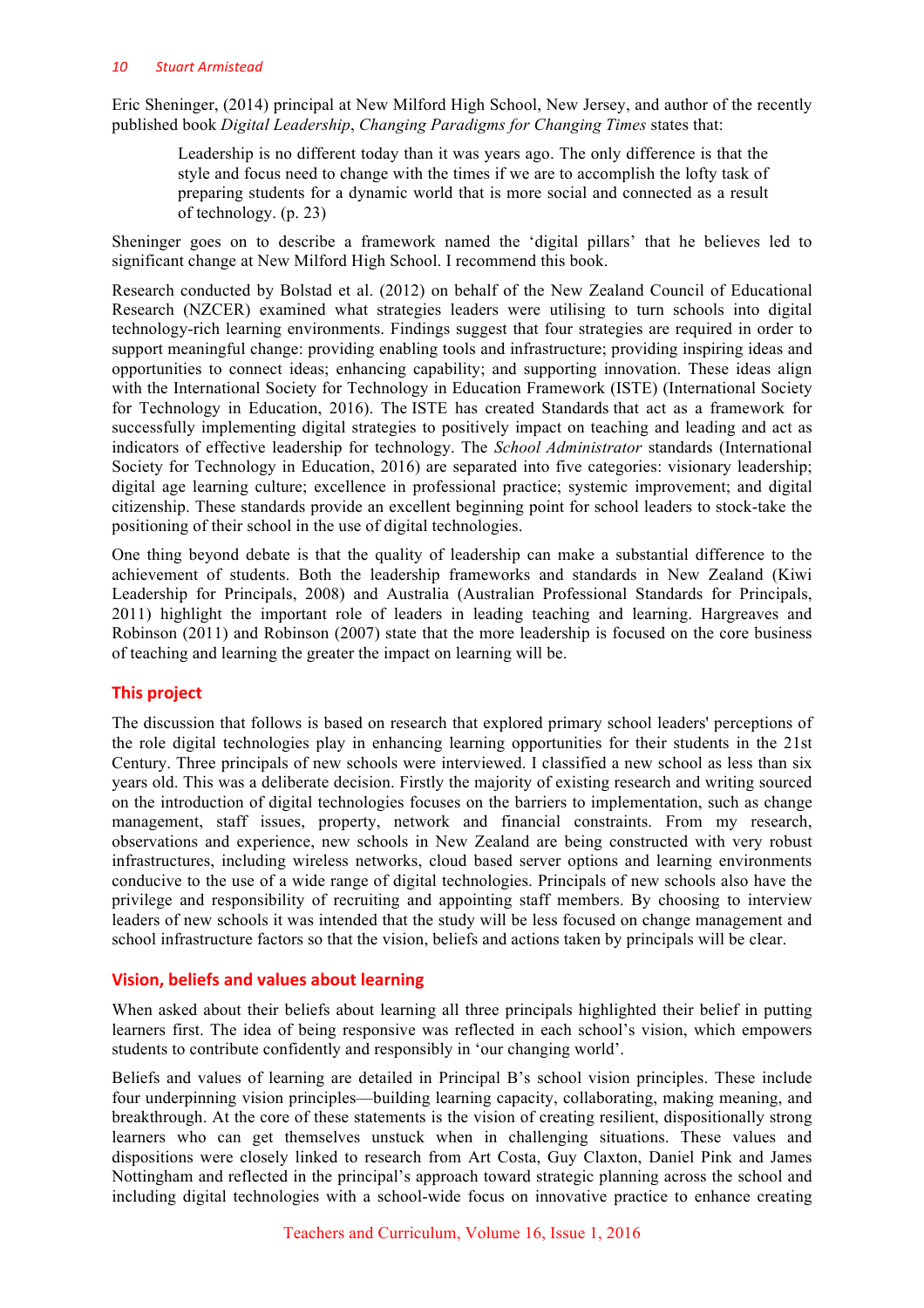and sharing opportunities for learners. Principal B sums up their beliefs of school clearly in this statement:

I want every single learner that wakes up and goes to school to be fulfilled…. It is a school's role to grow strength, passion, curiosity and interest, rather than schooling it out. Our ultimate goal is that they leave school being self-regulated in their learning.

The three school leaders were asked at interview to share key policies or documentation to provide further detail and a further source to their interview answers. The three schools curriculum documents and charters (the guiding document of the school) all had common threads to them:

- An emphasis on the 'front end' of *The New Zealand Curriculum*—vision, values and beliefs of learning.
- Clear vision of the aims for their learner.
- A learner centred philosophy and approach.
- A focus on developing learning capacity. Learner efficacy. A learning to learn curriculum.
- Intent to personalize learning and be responsive to individual needs, passions and interests.
- A focus on making connections to real-life contexts.
- Valuing coherence throughout the school.
- Powerful visual metaphors to 'play out' the vision for students, teachers, parents and community.

All three leaders spent a large percentage of the interview either describing their school's vision for their learner or referring to the vision when answering other questions and sharing stories of what the vision looks like in practice. Two principals shared the research and methods of Julia Atkin, (a leading Australian educationalist) in moving from *Beliefs and values (the vision of their learner) to principles and practice* (actions taken to enhance the learning environment). One principal spoke of meeting with Julia several times a year with their lead team where they were challenged on any incongruence between the school's vision and actions. Atkin's philosophy was evident in two of the schools highly detailed strategic planning and intent.

As foundation principals of new schools, each leader spoke of the considerable amount of time they had to form the vision for their learners. The nature of new schools is that principals generally have nine to twelve months before the opening of the actual school and they are able to appoint other leaders approximately six months before opening. Whilst there are a considerable number of tasks to complete in this time the opportunity to visit other schools, speak with educationalists and connect with community is less interrupted than in established schools. All three principals believed that the construction of this vision was crucial in connecting with and establishing a new learning community.

The research of Guy Claxton (2002) influenced two of the schools thinking in creating the vision of their learner with both schools' learner profiles reflecting Claxton's four Rs of resilience, resourcefulness, reflectiveness and reciprocity. Claxton's approach to learning being more than just reading, writing and mathematics and concentrating on the acquisition of key dispositions was inherent in all these schools' visions.

Whilst each school's vision for their learners was unique, all schools involved in this research had a key goal of their learners becoming more self-regulated in their learning as they progressed through the school. This was described and played out in different ways, but in all cases the intent of *The New Zealand Curriculum*'s Key Competencies was at the core of the vision. Principal C below outlines an example of their school's philosophy on learning:

Learning is a dynamic, fulfilling process of actively building on what we know; by questioning, thinking and connecting to make meaning, expand knowledge and deepen understandings. We believe that all members of our school develop learning capacity, actively interact and contribute as effective members of our community, problem solve, question, investigate and discover and build on their own strengths and interests.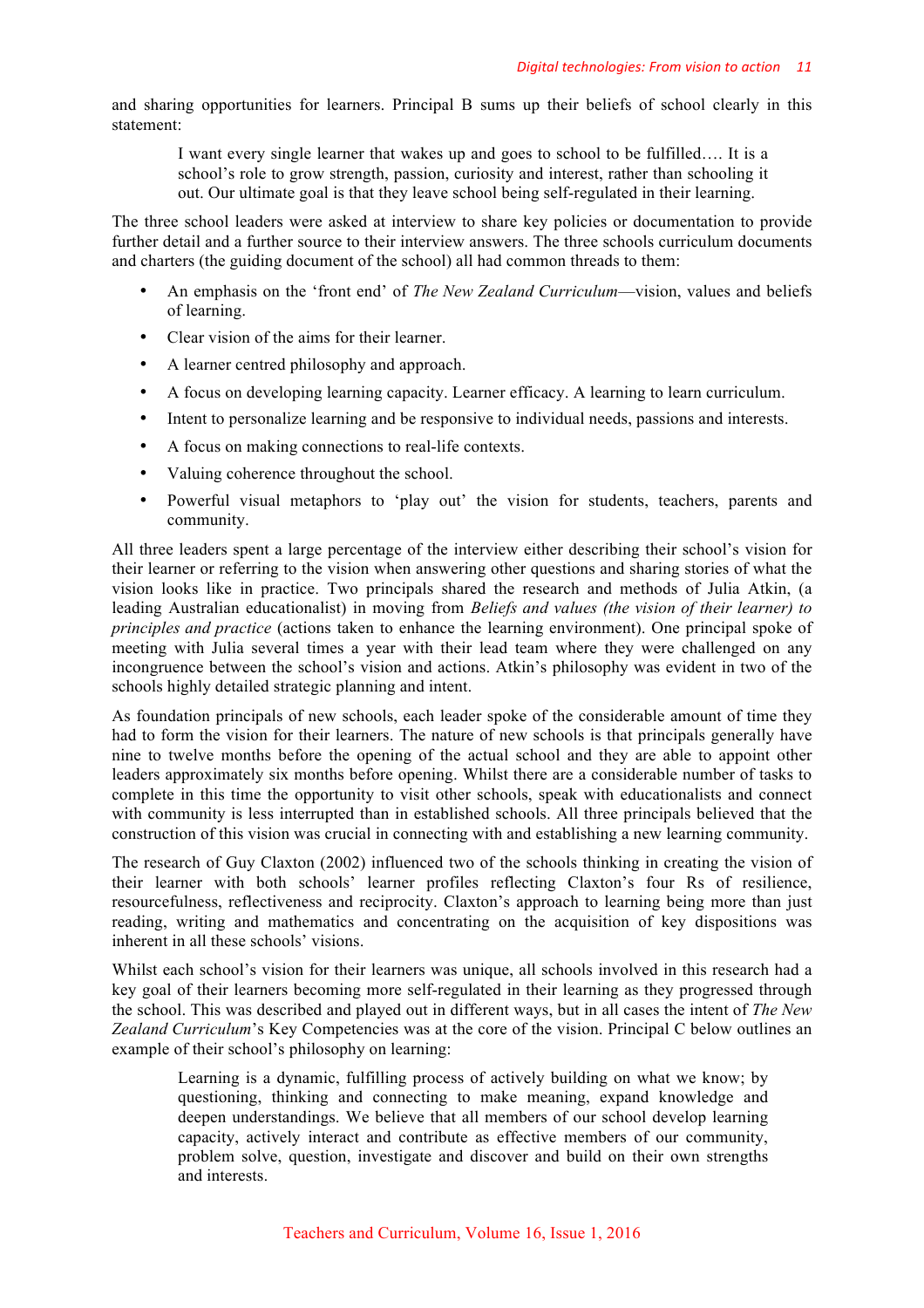#### *12 Stuart Armistead*

Analysis of the schools' charters shows that at the heart of each of the school visions for it's learners were *The New Zealand Curriculum* Key Competencies. These had been described in different ways depending on the school's context. Key findings from Lucas, (2013) were also evident in the vision of the school's learner. An example of this is the shift from valuing right answers as the purpose of learning, to knowing how to behave when we don't know the answers.

Two principals had at the heart of their schools beliefs and values, a holistic view of learning which encouraged them to consider learner's passions, backgrounds and individual interests in the formation of the school's curriculum. This was reinforced by school systems, which gave learners time for independent inquiry. Principal A described their school community beliefs in learning programmes in stating:

Learning is not isolated to teacher-planned events. Learning needs to be engaging, purposeful and related to the passions, interests and needs of each student. Staff need to provide opportunities for new learning in the 'world they don't know they don't know.

The use of visual metaphors to describe the learner and learning process of the school was a noticeable feature of all three schools. Significant planning and consultation with parents, students and staff into the creation of characters and analogies describing the learning process served to make the shared vision of the schools accessible to all stakeholders. The principals believed that the visual metaphors of the learner helped students articulate what it means to be a learner and assisted in the creation of a common vision and vocabulary throughout the school learning community. This intent was reflected in school blogs, parent evenings, learners showcasing of learning, use of twitter and detailed wall displays. Two schools provided detailed rubrics of their learner dimensions that played out the skills, dispositions and values and explained the growth in the development of their learner dimensions. These were regularly referred to, tracked in student interviews, self and peer assessment and, in the case of two schools, used as a school charter target.

# **Discussion and implications**

Approaching a school's beliefs and values, before considering principles and practices, mirrors the research and approach suggested by Atkin (1996) and aligns with the research of Dexter, Seashore and Anderson (2002) in which they have found that a positive culture within a school is needed to maximize effective digital technology implementation. Of the five ISTE categories highlighted earlier, the *visionary leadership* and *digital age learning culture* strands were referred to most frequently during the interviews. The leadership and vision category is described by Dexter et al. (2002) as how leaders, "inspire and lead development and implementation of a shared vision for comprehensive integration of technology to promote excellence and support transformation throughout the community and … how they create, promote, and sustain a dynamic, digital-age learning culture that provides a rigorous, relevant and engaging education for all students" (p. 3). The ISTE framework acknowledges that the presence of technology alone seldom leads to widespread effective teacher and student use, but is far more powerful if it is accompanied by opportunities for staff, students and parents to develop a common vision and shared purpose that includes, but is not limited to, the integration of digital technologies (Flanagan & Jacobsen, 2003).

Each school involved in this study had a visual representation of their vision for learners. However, as an example and to preserve participants' anonymity I share here the diagram (see Figure 2) from Stanley Avenue School.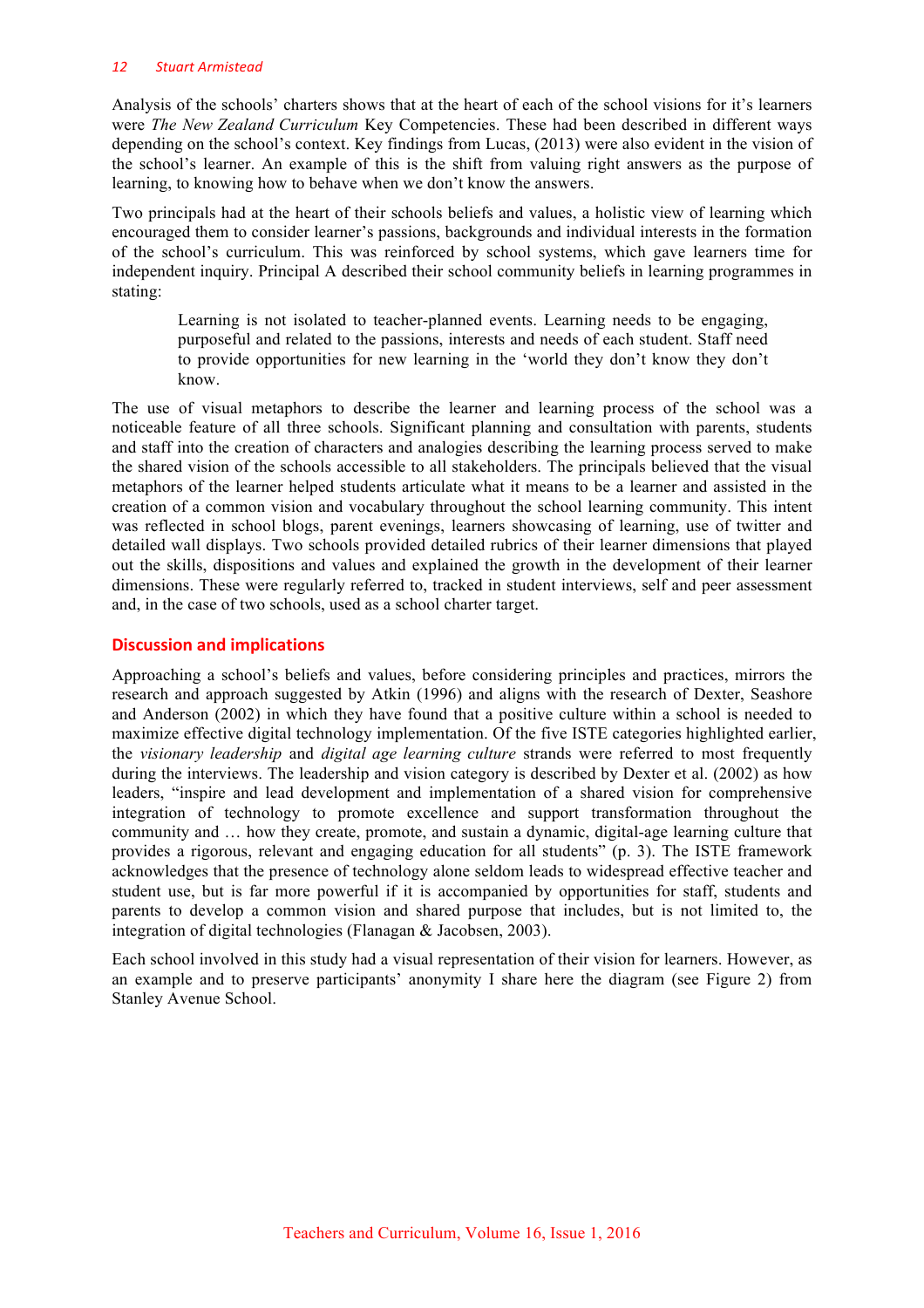

#### Figure 2: Learning Culture Triangle Stanley Avenue School

The diagram was created after staff discussions at Stanley Avenue School (see Figure 1) and, as in two of the participant schools, considered the thinking of Atkin (1996) outlines the importance of the relationship between a school's direction, the needs of its learners and what this means for leaders and teachers.

In all three schools involved in this research, the interests of the learner were expressed as being at the centre of every decision made. A common theme voiced by all three principals during the interview process was "It's not about the technology, it is only a tool!" It became apparent that the beliefs and values of these leaders focused on the core purpose of encouraging learners to think creatively, critically, collaboratively, to problem solve, have technological proficiency and global awareness commonly referred to as twenty-first century skills by educational researchers (for example, Claxton, 2002; Costa, 2008; Jukes, McCain & Crockett, 2010a; Sheninger, 2014). For each of these leaders this intent was reflected in initiatives for the development of a learning culture, which began with a shared vision of their 'graduate' learner. The use of digital technologies to enhance this vision was then investigated and utilized appropriately with strategic intent.

School leaders expressed the power of this shared vision. The vision became the filter for every decision made at the school. Examples of this shared during the interviews involved the acquisition of digital technologies, as well as curriculum and even property decisions. Mark Treadwell (2014) reinforces the power of creating a shared vision for supporting decision making in stating:

Technologies must be chosen judiciously and for the sole purpose of improving learner outcomes in accordance with a clear mission and vision surrounding the purpose of the school. (p. 153)

Each school's appreciative inquiries into the use of digital technologies were closely linked to specific dispositions and skills that they were looking to grow. Outcomes of this included the selection of appropriate technologies that were identified by teachers and students to be effective in meeting their aims.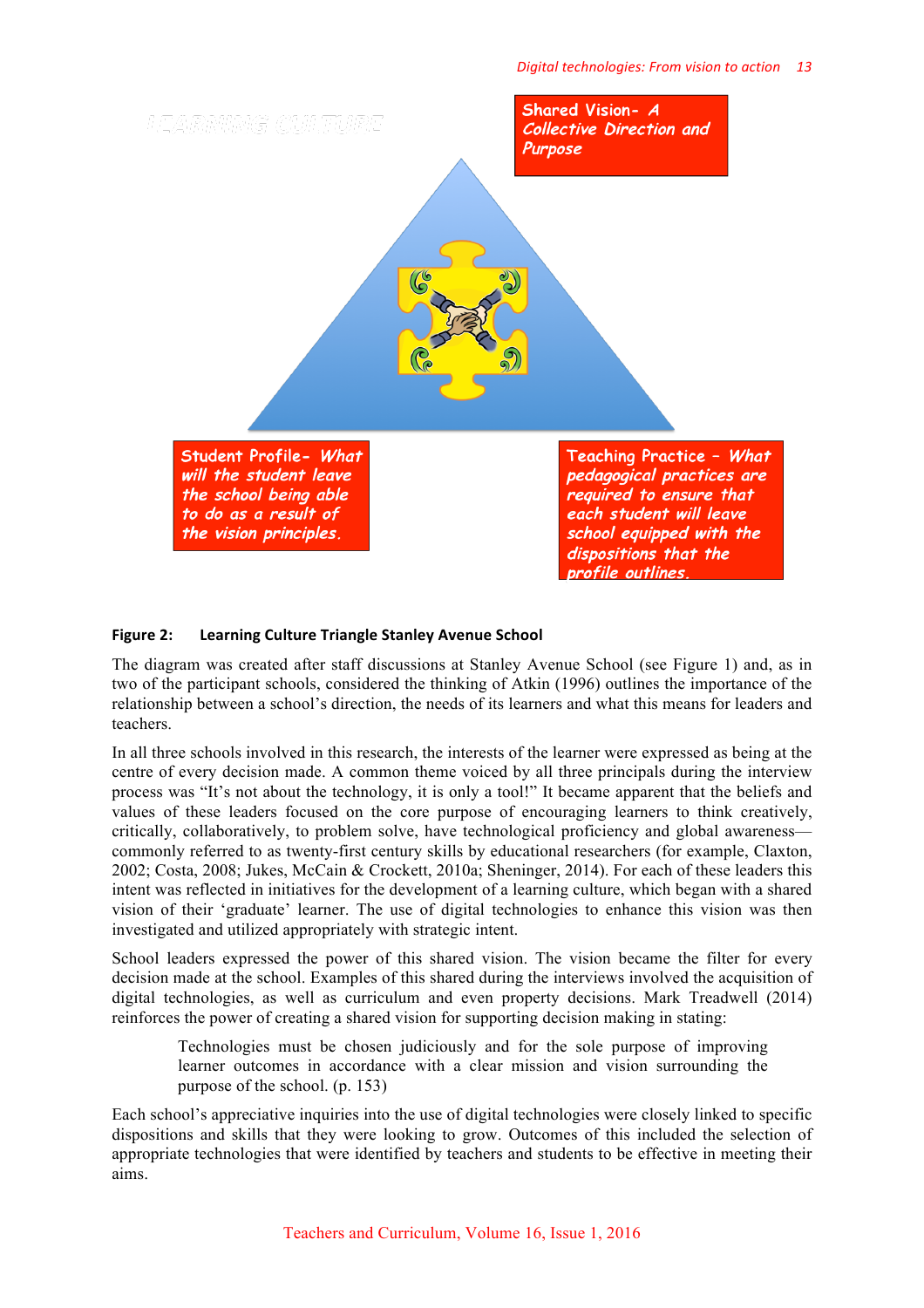## **In conclusion**

From this investigation, we can see the importance of a school's learning culture built around the vision of its learners. It has also highlighted the vital role of the key competencies for learners in using digital technologies. This is consistent with the OECD report *Are Students Ready for a Technology-Rich World* (2006) that claimed that the acquisition and development of key competencies are closely linked to the ability to effectively use digital technologies.

It seems in speaking to the leaders interviewed that the schools' student-centred cultures were the driving force in using digital technologies to enhance learning. The strong focus on the development of the key competencies created an environment in which learners are well prepared to use technology and teachers and leaders can see the relevance of this technology. Further research in a range of schools is required to determine whether the relationship between the development of the key competencies and the use of digital technologies is as crucial as it appears.

The schools involved in this study appeared to have a strong alignment between the vision of their learners and the decisions they had made regarding the use of digital technologies. It would seem that the development of a learning culture based around the shared vision of the learner was perceived by principals to be the single most important factor in supporting school decisions regarding all aspects of digital technology. Future studies could capture teacher and student voice that would add value to this initial research.

# **References**

- Atkin, J. (1996). *From values and beliefs about learning to principles and practice*. Melboune, Vic, Australia: IARTV.
- Bolstad, R., Gilbert, J., McDowall, S., Bull, A., Boyd, S., & Hipkins, R. (2012). *Supporting futureoriented learning & teaching: A New Zealand perspective*. Wellington, New Zealand: Ministry of Education.
- Claxton, G. (2002). *Building learning power: Helping young people become better learners.* Bristol, England: TLO.
- Costa, A. (2008). The school as a home for the mind: Creating mindful curriculum, instruction, and dialogue (2nd ed.). Heatherton, Vic, Australia: Haeker Brownlow.
- Delors, J. (1996). *Learning: The treasure within.* Report to UNESCO of the International Commission on Education for the Twenty-first Century. Paris, France: UNESCO.
- Dexter, S., Seashore, K. R., & Anderson, R. E. (2002). Contributions of professional community to exemplary use of ICT: Contributions of professional community. *Journal of Computer Assisted Learning, 18*(4), 489–497. doi:10.1046/j.0266- 4909.2002.00260.x
- Education Services Australia. (2011*). Australian professional standards for principals*. Carlton South, Vic, Australia: Australian Institute for teaching and school leadership.
- Flanagan, L., & Jacobsen, M. (2003). Technology leadership for the twenty-first century principal. *Journal of Educational Administration, 41*(2), 124–142. doi:10.1108/09578230310464648
- Gilbert, J. (2005). *Catching the knowledge wave? The knowledge society and the future of education.* Wellington, New Zealand: NZCER Press.
- Hargreaves, A., & Robinson, V. (2011). *Student-centered leadership*. Hoboken, NJ: Jossey-Bass. Retrieved from http://site.ebrary.com/lib/alltitles/docDetail.action?docID=10483315
- Hipkins, R. (2014). *Key competencies for the future.* Wellington, New Zealand: NZCER Press.
- International Society for Technology in Education. (2016). *ISTE standards*. Retrieved from http://www.iste.org/standards
- Jukes, I., McCain, T., & Crockett, L. (2010a). *Living on the future edge: Windows on tomorrow*. Melbourne, Vic, Australia: Hawker Brownlow.
- Jukes, I., McCain, T., & Crockett, L. (2010b). *Literacy is "not" enough: 21st Century fluencies for the digital age*. Charleston, SC: Corwin.
- Lucas, B. (2013). *Expansive education: Teaching learners for the real world*. Maidenhead, Berkshire: Open University Press.
- Ministry of Education. (2002). *Digital horizons: Learning through ICT*. Wellington, New Zealand: Author.